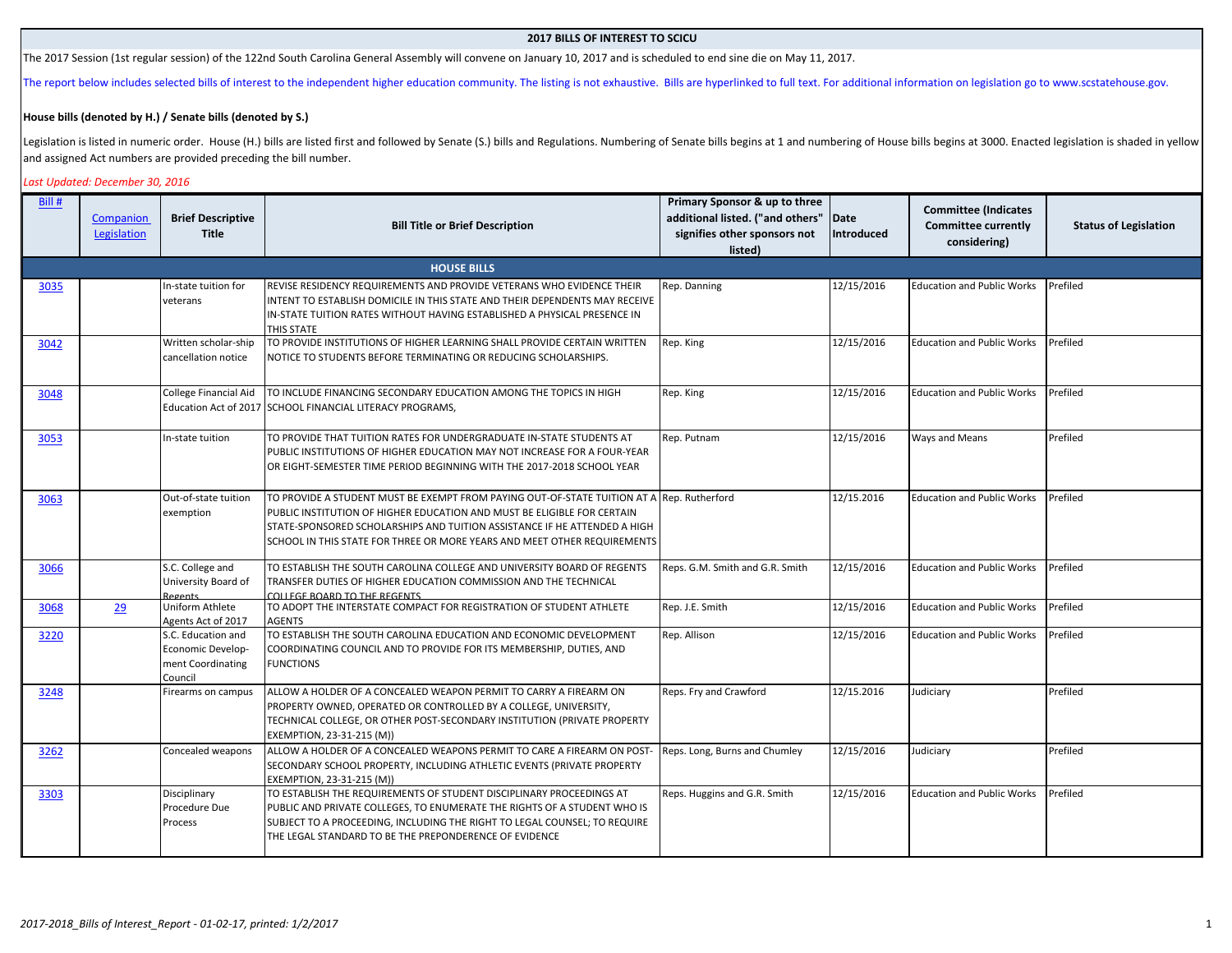| Last Updated: December 30, 2016 |                          |                                                    |                                                                                                                                                                                                                                                                                                                                                                                                  |                                                                                                              |                    |                                                                           |                              |  |
|---------------------------------|--------------------------|----------------------------------------------------|--------------------------------------------------------------------------------------------------------------------------------------------------------------------------------------------------------------------------------------------------------------------------------------------------------------------------------------------------------------------------------------------------|--------------------------------------------------------------------------------------------------------------|--------------------|---------------------------------------------------------------------------|------------------------------|--|
| Bill #                          | Companion<br>Legislation | <b>Brief Descriptive</b><br><b>Title</b>           | <b>Bill Title or Brief Description</b>                                                                                                                                                                                                                                                                                                                                                           | Primary Sponsor & up to three<br>additional listed. ("and others"<br>signifies other sponsors not<br>listed) | Date<br>Introduced | <b>Committee (Indicates</b><br><b>Committee currently</b><br>considering) | <b>Status of Legislation</b> |  |
| 3311                            |                          | Pathways Initiative                                | TO ESTABLISH A PATHWAYS TO FIRST CAREERS PROGRAM AND TO CREATE THE<br>WORKFORCE SCHOLARSHIP AND GRANT FUND FOR STUDENTS PARTICIPATING IN<br>PROGRAMS AT TECHNICAL COLLEGES; PROVIDE A TAX CREDIT FOR TAXPAYERS WHO<br>CONTRIBUTE TO THE WORKFORCE SCHOLARSHIP AND GRANT FUND                                                                                                                     | Reps. White and G.R. Smith                                                                                   | 12/15/2016         | Ways and Means                                                            | Prefiled                     |  |
|                                 | <b>SENATE BILLS</b>      |                                                    |                                                                                                                                                                                                                                                                                                                                                                                                  |                                                                                                              |                    |                                                                           |                              |  |
| 29                              | 3068                     | Athlete agents and<br>student athletes             | TO ADOPT THE INTERSTATE COMPACT FOR REGISTRATION OF STUDENT ATHLETE<br><b>AGENTS</b>                                                                                                                                                                                                                                                                                                             | Senator Goldfinch                                                                                            | 12/13/2016         | Education                                                                 | Prefiled                     |  |
| 40                              | 3066                     | S.C. College and<br>University Board of<br>Regents | TO ESTABLISH THE SOUTH CAROLINA COLLEGE AND UNIVERSITY BOARD OF REGENTS<br>TRANSFER DUTIES OF HIGHER EDUCATION COMMISSION AND THE TECHNICAL<br>COLLEGE BOARD TO THE REGENTS                                                                                                                                                                                                                      | Senator Malloy                                                                                               | 12/13/2016         | Education                                                                 | Prefiled                     |  |
| 49                              |                          | Elizabeth Evelyn<br><b>Wright Menafee</b>          | TO DIRECT THE STATE HOUSE COMMITTEE TO COMMISSION A PORTRAIT OF THE LATE<br>ELIZABETH EVELYN WRIGHT MENAFEE, A NOTED HUMANITARIAN, EDUCATOR, AND<br>FOUNDER OF VOORHEES COLLEGE TO BE PLACED IN THE STATE HOUSE.                                                                                                                                                                                 | Senator Scott                                                                                                | 12/13/2016         | Finance                                                                   | Prefiled                     |  |
| 88                              |                          | Concealed weapons                                  | PUBLIC OR PRIVATE EMPLOYER'S POSTING OF A SIGN PROHIBITING THE CARRYING OF<br>A CONCEALED WEAPON ON THE EMPLOYERS' PREMISES CREATE A CAUSE OF ACTION<br>FOR A CONCEALED WEAPONS PERMIT HOLDER WHO IS INJURED WHILE ON THE<br>PREMISE; TO ALLOW INSTITUTIONAL CONCEALED WEAPONS PERMIT HOLDERS TO<br>CARRY A CONCEALABLE WEAPON IN SCHOOLS, COLLEGES, DAYCARES, CHURCHES, AND<br><b>HOSPITALS</b> | Senator Verdin                                                                                               | 12/13/2016         | Judiciary                                                                 | Prefiled                     |  |
| 131                             |                          | Disturbing schools or<br>colleges                  | RELATING TO OFFENSES INVOLVING DISTURBING SCHOOLS OR COLLEGES, SO AS TO<br>RESTRUCTURE THE OFFENSES TO PROVIDE A DELINEATED LIST OF THOSE ACTIONS<br>WHICH INVOLVE DISTURBING SCHOOLS                                                                                                                                                                                                            | Sen. McLeod                                                                                                  | 12/13/2016         | Judiciary                                                                 | Profiled                     |  |